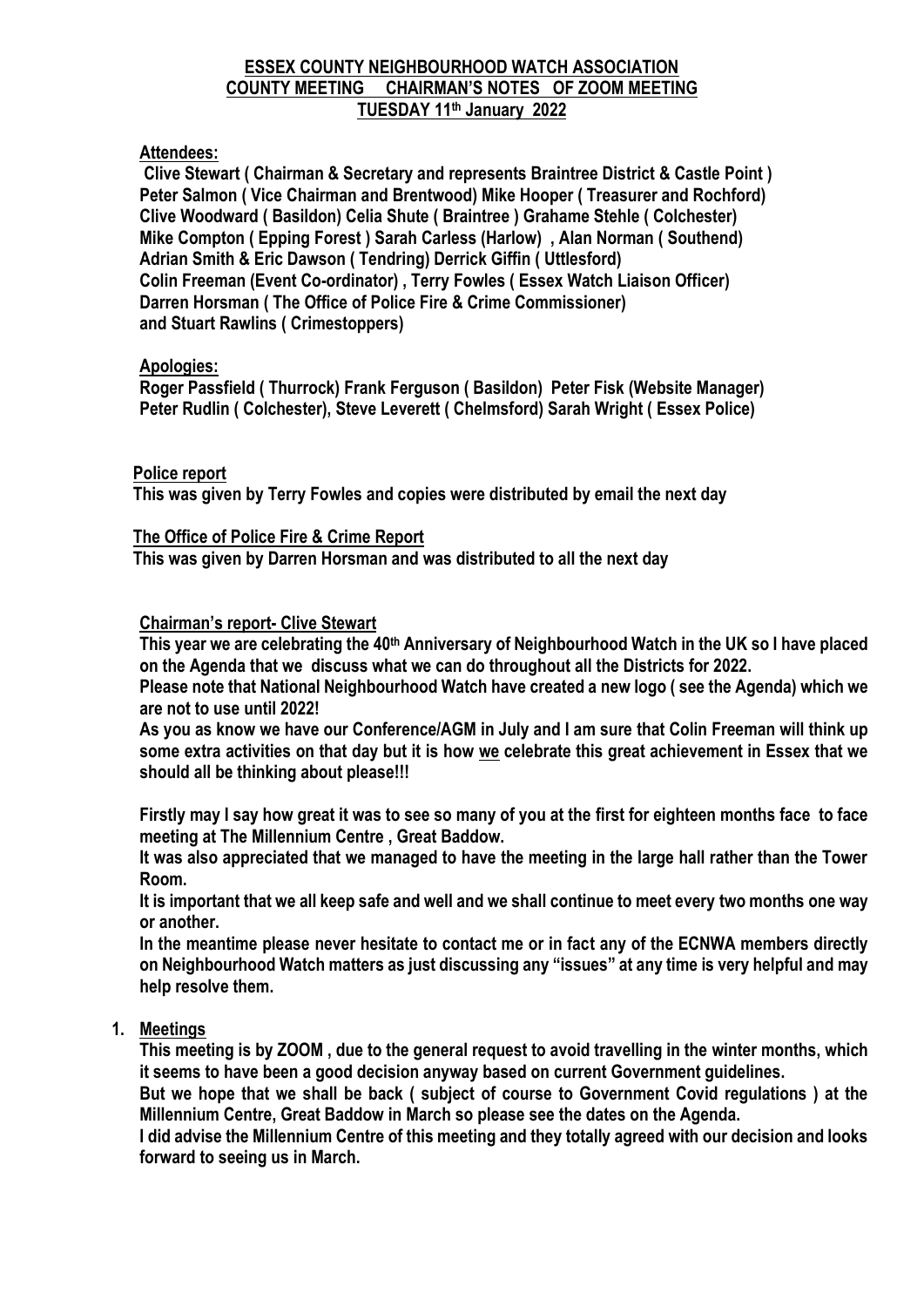### **2. The Office of Police & Fire Commissioner**

# **(a)Funding for 2021/2022**

**As you will remember I sent an email in December updating everyone on the funding agreed and I shall diary in late April to invoice them. It is worth repeating that Jane Gardner Deputy Police Fire & Crime Commissioner very much appreciated the comprehensive report I gave her which not only covers what we use their funding for but also what we have actioned over the past twelve months.**

**(b)New funding for Crime Prevention.** 

**PFCC Roger Hirst's newsletter in which £200,000 grant is available for crime prevention. I sent an email to you all and the replies have been disappointing as only a couple of you replied…so I shall leave it. I have however placed it as an item on the Agenda for today's meeting to see if there are any new proposals.**

# **3. Your District Co-ordinators need Deputies or Assistants .**

**In recent months I have been aware of a number of Districts that have not been able to contact "NW Members" due to the information not being available for one reason or another.**

**It is important that we must keep in touch with as many members on our local databases as often as possible-whether they are on computer or not.**

**You may not know that IF a Scheme Co-ordinator has registered on National Neighbourhood Watch database, with all their scheme members, and if this Co-ordinator is unable for any reason not able to continue in that role and may be probably deleted from the database, the scheme remains open and so all the contact details of each of the members of that scheme are safe.**

**So please can I ask everyone to do your very best and share their local information with more than one person on THEIR committee and if possible register your scheme and its members with National Neighbourhood Watch ( even as a back up ).**

# **4. Communications.**

# **This is not a complaint but a comment.**

**Please, whenever anyone joins your District Committee/Steering Group can you update them on what Essex County Neighbourhood Watch Association is all about..eg show them the website, remind them about sending reports to Peter Fisk, update your contacts for the ECNWA list to myself, tell them we celebrated our 25th Anniversary last year when special badges were created for worthy District Coordinators, their Deputies and many others to acknowledge their extra efforts for Neighbourhood Watch over many years.**

**Also we had a NEW large members badges (4.5cm) to replace the 3cm badges ( which are now not valid in Essex) as these smaller badges anyone can purchase from any websites whether or not they are members of Neighbourhood Watch.** 

**Finally please advise them of all our meeting dates and especially our AGM/Conference in July 2022 and the venues too.** 

# **5. Your Annual Accounts a reminder please.**

**Sorry to remind those of you who are affiliated to ECNWA ,as we are a charity, ( yes I know that there are two Districts who are registered charities in their own right ) that Mike Hooper will need to receive copies of your Annual Accounts as this is a registered charity requirement .** 

# **6. Our website**

**Now it seems very easy for anyone to look up what is happening in each of your Districts. However the most important issue is that YOU are responsible for updating that information even once every three months please…..***surely that's not too much work?*

**Remember if your contact details are not updated then that will not help the image of Neighbourhood Watch in your District!**

# **7. Bank charges**

**Mike Hooper and I have agreed to accept the charges for a few months whilst we look around to see what Bank will be beneficial to us.**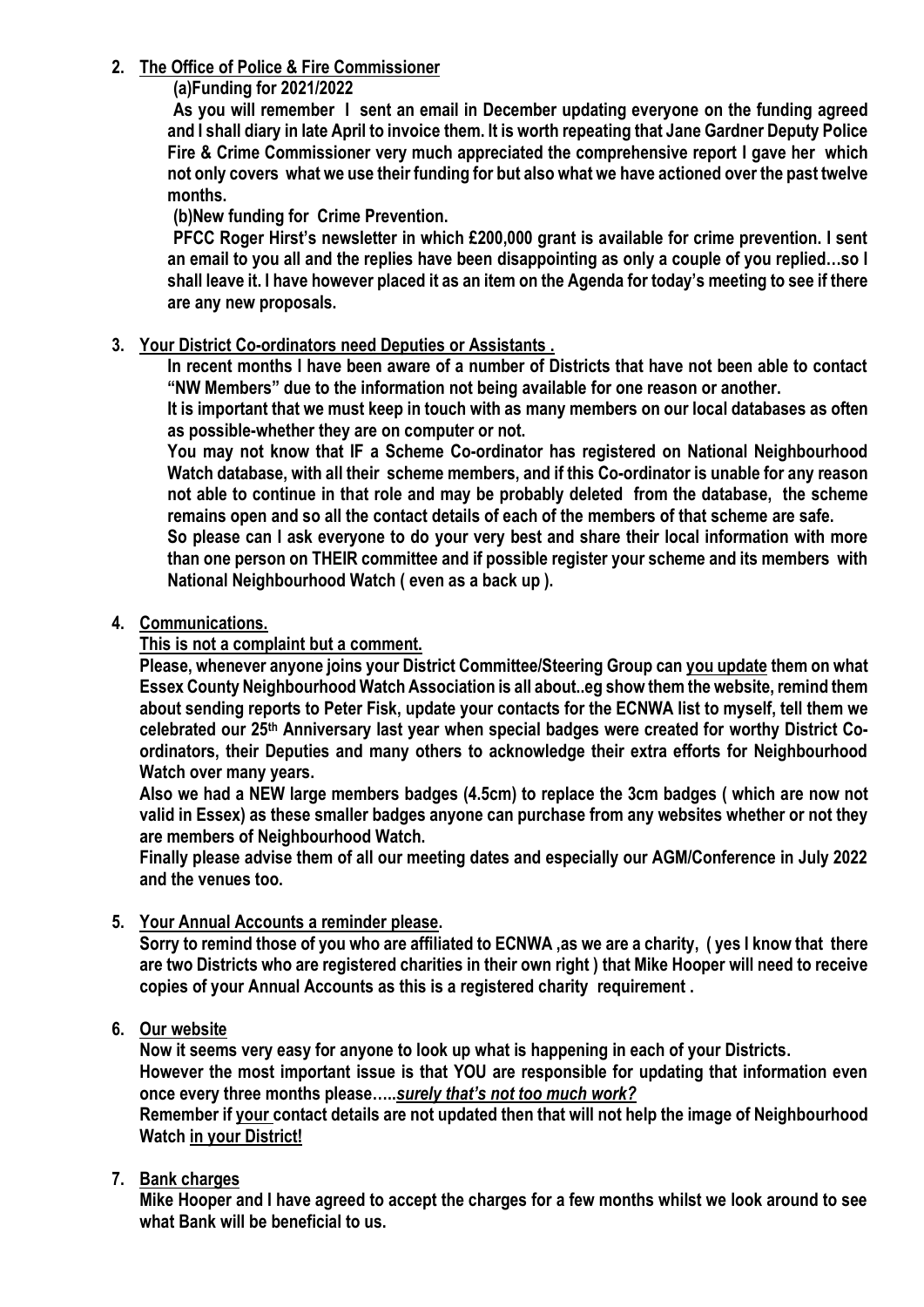# **8. National Neighbourhood Watch :**

### **(a) Annual General Meeting**

**Due to my many commitments I was unable to "attend" their two hour Microsoft teams AGM, and I did ask if anyone on ECNWA was interested before giving my apologies.**

**Only two replied and one wondered why I could not make the date and time!** 

**Well I will say that I had so much to do that I was unable to "spare the time" sitting in front of a PC and listening to presentations many of which would include repeating what was in their newsletters. However it is interesting to note that NOT one of the ECNWA members ( or their Deputies) could represent us at the AGM. Yes sadly there were quite a few of you who were and still are very poorly and in hospital too. So I spoke to Cheryl Spruce and she accepted our apologies.**

**I have sent to you all the information I received after the AGM.**

### **(b) MSA role**

**I have placed this item on the Agenda .As you all know I am still MSA for twelve Districts , as eleven Districts still cannot find any volunteers to take on those role. It is only five minutes a week once you have been trained. I keep every District aware of any new registrations.** 

**However one District Co-ordinator will explain at the meeting why he is NOT interested in any one who registers directly on the National Neighbourhood Watch database in future so my being MSA has reduced to eleven .**

**I will give my comments regarding MSA for Castle Point and Braintree Districts in the usual reporting. ( c) National NW "Hub"** 

**Over the past many months I have received emails and lists from National NW in which they wanted me to confirm that the persons who have applied to join their "Hub meetings" are valid NW members/Co-ordinators..and I initially did send the lists to each of the Districts and asked them to confirm one way or another if they were in fact registered with them as Co-ordinators or members..this took some considerable time and on occasions I found that in fact many of the person on the list were in fact already registered on the National NW database. So they could have seen that for themselves and not asked me to ask each of the Districts. In addition the lists were not very helpful as I had only names and no full addresses so I had to look them up on the Alert database myself..another few hours of my life went. After a few more lists were coming in and one had over twelve people I objected and in fact told them so, as this was adding to my workload, when they could check for themselves. On one occasion there was an person who did not even register themselves for the Hub. On the latest email from National NW they have now changed their rules and said we do not have to reply ! So I asked them why are they still sending out the lists..?? No reply.**

**I am delighted to advise you that Clive Woodward will receive these lists in future and will be in touch with the Districts who apply to anyone who has applied to be on the Hub..**

**Conference on Terrorism-Policing December 9th Thursday .** 

**I sent an email to everyone on this Conference and only one person responded by saying "No thanks"..as I did ask "Is anyone interested ".**

**9. Radio Five Live** 

**I was contacted to appear on BBC Radio Five Live to discuss how Neighbourhood Watch in Essex gives any advice to its members on Acts of Terrorism .**

**I replied that we distribute information to our members from reliable sources ( our partners) eg Essex Police , The Office of Police Fire & Crime Commissioners, Crimestoppers and that is our role in Essex. We never give advice to our members but ensure that they receive as quickly as possible any information from our partners .**

**They still wanted me to "appear" on the programme and I said that all I would say is what I had just told them.** 

**However the date and time they gave me ( two days notice) I already had a commitment and could not make it so I sent the details to our Executives but no one could make the date and time either.**

**I feel that we must be firm in NOT giving specific advice on any crime prevention issues but distribute advice/information or direct people to right organisation , as that is our role .** 

**IF anyone disagrees with me let me know.**

**10. Domstic Abuse : Essex Police and Neighbourhood Watch I will be at a meeting on January 17th at which Jenny Brouard will also be attending.**